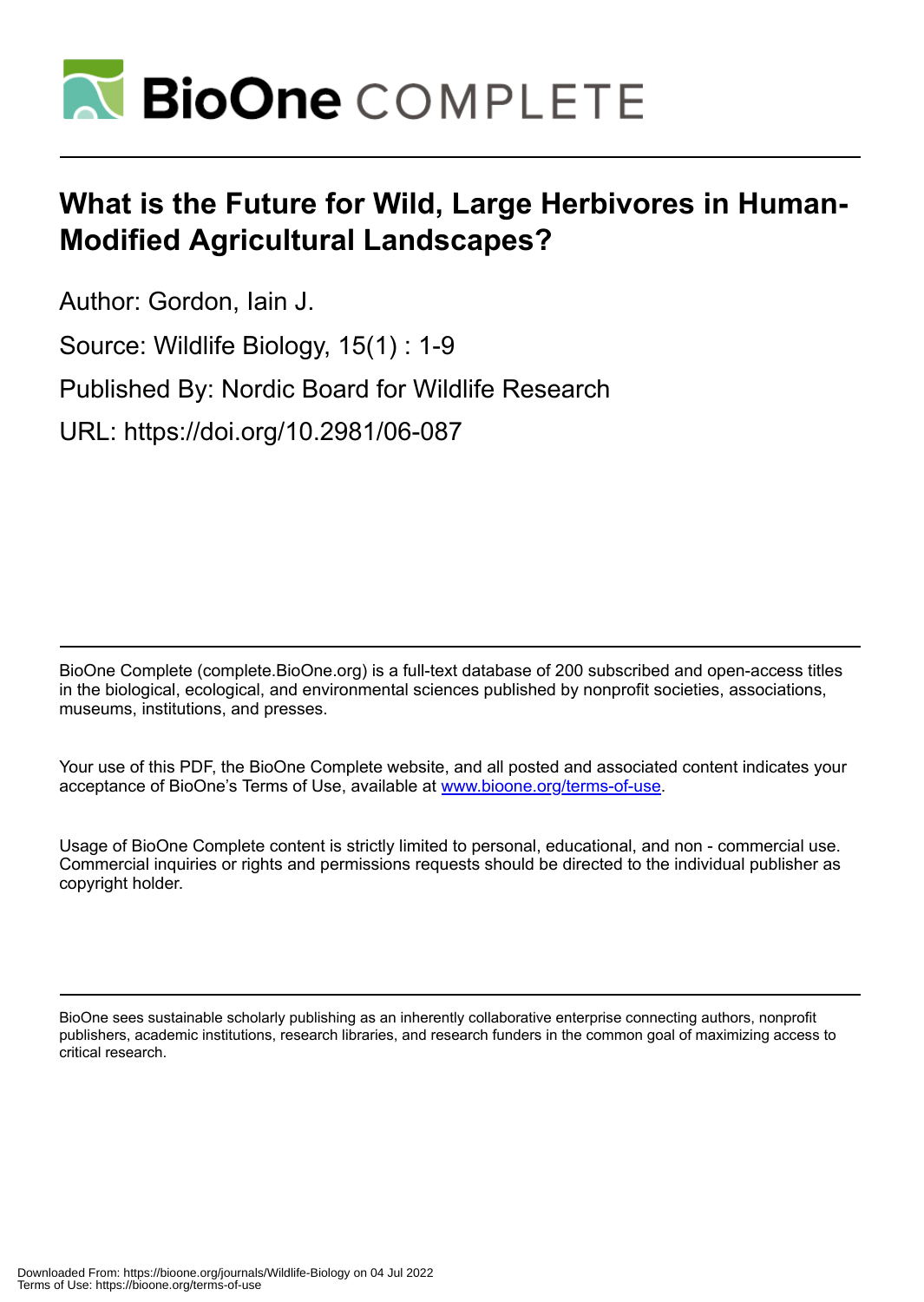## What is the future for wild, large herbivores in human-modified agricultural landscapes?

## Iain J. Gordon

Since the dawn of agriculture, people and wild animals have been in conflict because agricultural crops generally offer a rich food source for wild animals as well as for people. Large, wild herbivores compete for pasture resources with livestock and can act as reservoirs of livestock diseases. Furthermore, livestock form a concentrated and vulnerable food source for predators. As a result, humans have extirpated many native animal species from agricultural areas, either directly, or indirectly through modifications in habitat availability or structure resulting from land use changes. As human populations have expanded in developing countries they have caused loss in biodiversity and species extinctions, and will continue to do so. I review attempts to change the interaction between people and large herbivores from one that is primarily negative to one that is positive by increasing the benefits which individuals, communities and society derive from wild, large herbivores. My proposition is that, in developing countries, it is only by using this approach that wild, large herbivores have a chance of surviving outside areas specifically set aside for their protection. In the developed world the opposite trend will occur as people move into the cities causing human populations to decline in rural regions. As a consequence, wildlife habitat will increase and wild, large herbivores will come into conflict with humans, particularly in peri-urban areas rather than in rural areas as happens at present. This will lead to a change in public attitude from one that supports wildlife conservation to one that sees wild, large herbivores as a threat; again, with potential negative consequences for wildlife conservation.

Key words: human depopulation, land-use change, wildlife, wildlife-human conflict

Iain J. Gordon, Sustainable Ecosystems, CSIRO - Davies Laboratory, PMB PO Aitkenvale, Queensland 4814, Australia e-mail: iain.gordon@csiro.au

Received 2 November 2006, accepted 18 July 2008

#### Associate Editor: Anne Loison

Large herbivores have provided food, fibre, draught and fertiliser for modern human populations for more than 500,000 years (Roth & Merz 1997). The early relationship between herbivores and humans was one of predator and prey, with humans obtaining most of their animal protein requirements from wild, large herbivores (Anderson 1985). As human populations grew and spread, human predation appears to have driven many species of large herbivore to extinction (Owen-Smith 1988, Wroe et al. 2004, Burney & Flannery 2005). With the advent of agriculture, and the increasing sedentarisation of human populations over the past 10,000 years, a more symbiotic relationship has formed between humans and their domesticated, large herbivore species (Clutton-Brock 1987, Roth & Merz 1997).

 $\odot$  WILDLIFE BIOLOGY 15:1 (2009) 1

However, only a few of the many potential large herbivore species (e.g. sheep Ovis aries, goats Capra hircus, cattle Bos taurus and B. indicus, yaks B. gruinesis, camels Camelus sp., water buffalo Bubalus bubalis, horses Equus cabalus and donkeys E. asinus) were domesticated (Clutton-Brock 1987, Roth & Merz 1997). Today, there are more than 3.3 billion cattle, sheep and goats across the planet and almost 100% of the meat consumed by humans, particularly in the developed world, comes from domestic species (including chickens; Millennium Assessment 2005). Domestic livestock now range over 80 million  $km^2$  of the land mass of the developing world (Thornton et al. 2002) and the demand for livestock products is growing, again, particularly in developing countries (Bruinsma 2003).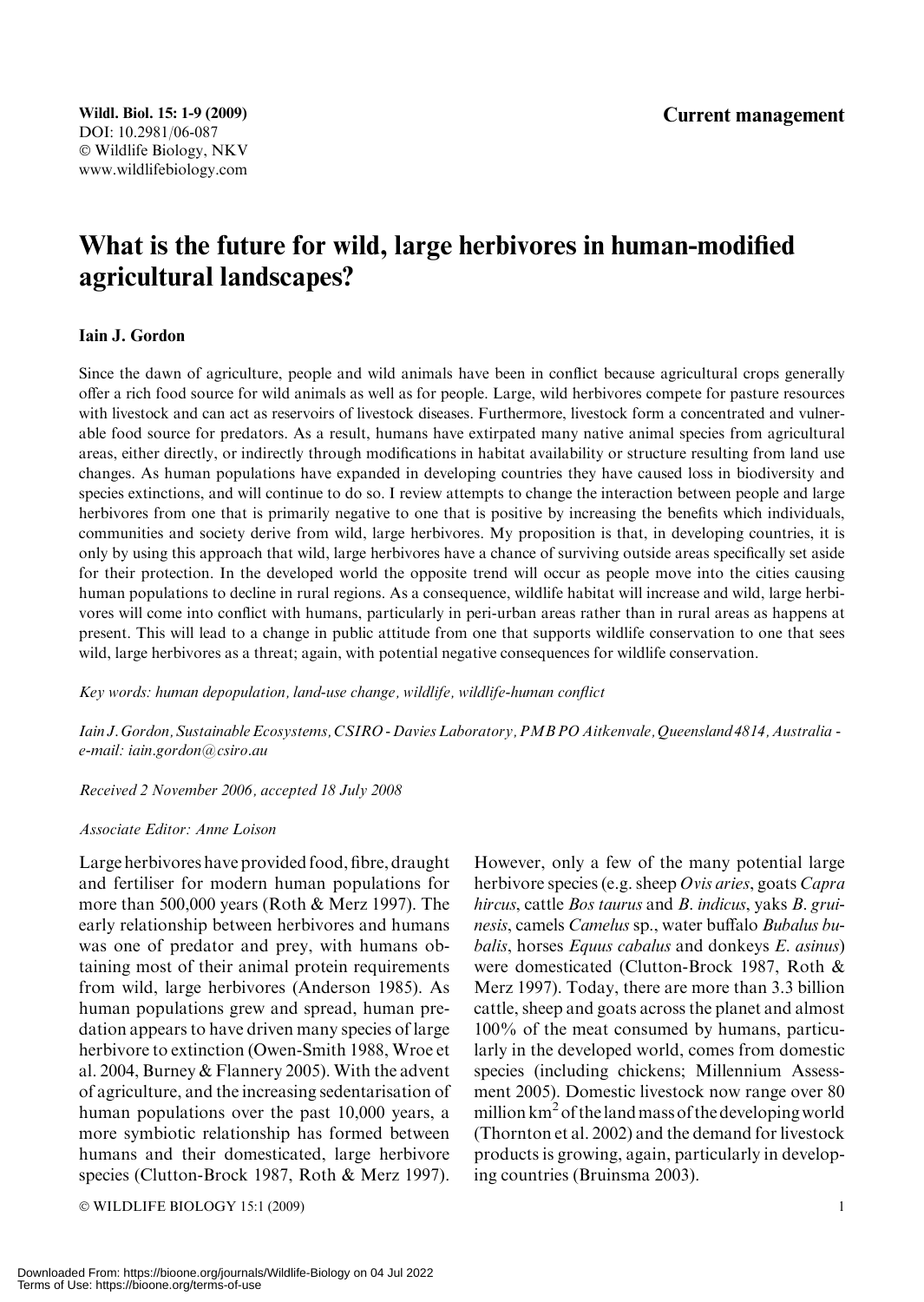With this increasing reliance on a few domestic forms of wild herbivores, the relationship between humans and wild, large herbivores (hereafter called wildlife) has changed (Hemmer 1990). No longer are wildlife a necessity for human survival, except in a few areas of developing countries where the impoverished have limited access to meat from domestic livestock, e.g. Timah et al. (2008). Wildlife has, however, become either a game species that is hunted for recreation (Roth & Merz 1997), or a pest that competes with humans for primary production, both directly through consuming agricultural crops and indirectly through consuming the vegetation needed to grow domesticlivestock (Conover 2002).Wildlife is also a disease reservoir for domestic stock (Grootenhius 2000, Hudson et al. 2002) and even people (zoonoses; Beran 1994, Jones et al. 2008). This changed relationship has meant that wildlife is often persecuted or excluded from areas where humans live and farm, which either confines wildlife to areas which are too marginal for agriculture or, in places where there are no refuges away from areas taken over by agricultural production, may lead to extinction. Habitat change and depredation have resulted in approximately 84 of the 175 species of large herbivores alive at the end of the 20th century to belisted as Critically Endangered, Endangered or Vulnerable in the 2002 edition of the International Union for the Conservation of Nature's Red Data Book (IUCN 2002). On the Great Plains of North America, for example, the number of plains bison Bison bison was estimated at between 30 and 60 million before the 1800s when over-hunting began, causing a dramatic reduction in their numbers by the early twentieth century (Flores 1991). Nowadays, across most continents of the globe, wildlife lives at substantially reduced numbers within the bounds of protected areas such as national parks, and humans actively exclude them from agricultural areas. In Africa, over the past few decades, people have moved with their livestock into areas that once held large numbers of wildlife, and native large herbivore communities have suffered tremendous losses both in species richness and numbers due to poaching (Hilborn et al. 2006) and over-exploitation for meat (Wato et al. 2006).

With this as a background, I will argue in this paper that the interaction between people and wildlife is changing as we move into the 21st century.My thesis is that, in many parts of the developing world, the future for wildlife species is bleak unless there is a change in the relationship between wildlife and humans whereby wildlife has an economic value instead of being seen as a competitor for primary production or a carrier of diseases that affect livestock. On the other hand, in the developed world, the reduction in the amount of land used for agricultural production is leading to increased wildlife populations and increased negative interactions between people and wildlife, particularly in peri-urban areas. In these areas, there will have to be much stronger control of wildlife to ensure that it is kept at levels or in places where its negative impacts are minimised. In developing this line of reasoning, I will first describe the nature of the interactions between people and wildlife and then suggest ways forward for both research and management. I admit that my arguments run counter to a more generally held view that we have a moral or ethical obligation to protect wildlife species from harm because they exist (e.g. Ehrlich 2002). However, I believe that my argument is more pragmatic and reflects the real relationships between people and wildlife.

## Competition for food

#### Indirect

#### Competition for pasture

Because domestic species are descended from wild herbivores and have similar physiologies and morphologies, they exploit similar niches (Clutton-Brock 1987, Hofmann 1989). Competition between the two groups generally occurs through modification of and combined use of the food base. At the dawn of agriculture this would have led to competition for native vegetation between domestic stock and wildlife, particularly in areas close to water or other key resources (Trash & Derry 1999) which probably attracted humans to settle these areas in the first place. However, with the domestication of grass and legume species and their subsequent agronomic development, competition for forage between livestock and wildlife increased on cultivated pastures. The drive for the development of fencing would have been not only to keep stock in but also to exclude wildlife from grazing cultivated pastures.

Whilst species such as deer (Cervidae) will consume pasture and silage (Putman & Moore 1998), with the extirpation of many wildlife species from agricultural areas, wildlife consumption of forage grown for livestock is not a major issue (except for rabbits Oryctolagus cuniculus in some pastoral systems in Europe and Australia; Kolb 1994, McLeod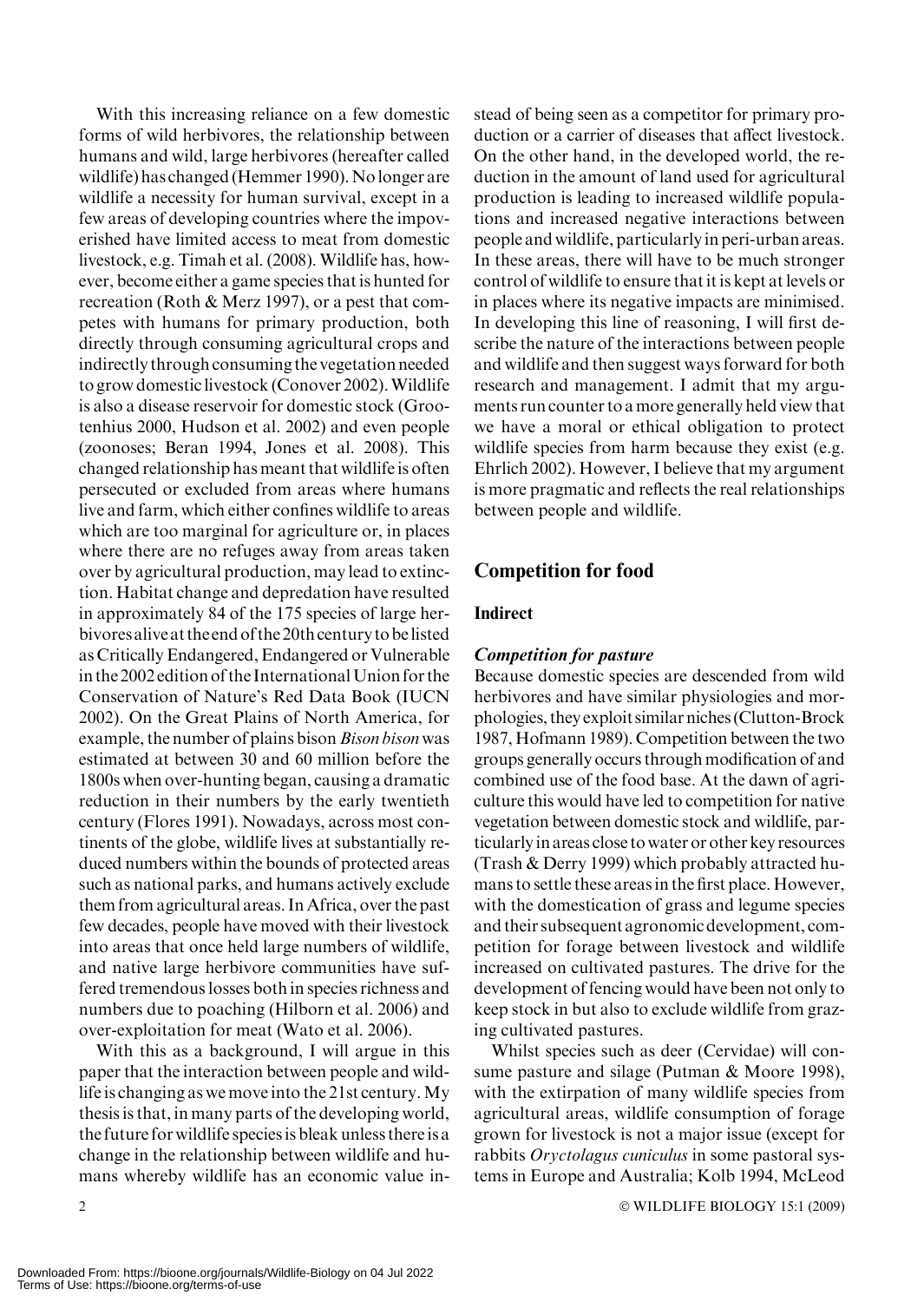2004). It is, however, still an issue in more extensive systems worldwide. For example, in the rangelands of Australia, which are the drivers of much of the agricultural economy, livestock production dominates and the major limitation to productivity is fodder supply, particularly in the dry phases of the annual or decadal cycle (Ash & Smith 2003). Native grazers, i.e. red kangaroos Macropus rufus and grey kangaroos  $M$ . giganteus and wallaroos  $M$ . robustus, are thought to compete with livestock for fodder (Edwards et al. 1996). Estimates suggest that more than A\$15 million per annum is lost from livestock production due to competition for forage and more thanA\$16million per annumis spent on repairing of fences damaged by macropads (McLeod 2004). As a consequence, more than five million kangaroos and wallaroos are culled per year to reduce this conflict. The extent to which this cull actually reduces competition is unknown (Pople & McLeod 2000). Generally, the extensive nature of these systemsmeans that the only way of excluding wildlife is through fencing or culling, as the more intensive systems adopted to reduce crop raiding (see below) are not cost-effective to remove competition for pasture.

In places where potential competition for forage has lead to active persecution of many wildlife species or has lead to the demise of wildlife species because livestock are able to outcompete wildlife for scarce forage during lean times (often because of supplementation with additional fodder), wildlife species are generally doomed to local extinction. For example, Mishra et al. (2002) studied ungulate assemblages in the Indian Trans-Himalaya where seven species of wild ungulates have or had to live with five species of domestic stock. It was found that at least four species of the original assemblage of wild species were missing from the region and that this could be attributed to competitive exclusion by similarsized domestic species. Competitive exclusion of wildlife by livestock is a world-wide concern and not only confined to the Himalaya (Wilson & Macleod 1991, du Toit & Cummings 1999).

Despite the many competitive interactions, facilitation of wildlife species by livestock has also been reported. Interestingly, these were mainly between a larger domestic grazer (notably cattle) and smaller medium-sized grazers such as red deer Cervus elaphus(Gordon 1988), wapiti C. e. canadensis, and between red deer and wild boar Sus scrofa (Kuiters et al. 2005). It may be that large domestic grazers play the role of a similar wild species, originally present in the system, notably the bison in North America

 $\odot$  WILDLIFE BIOLOGY 15:1 (2009)  $\qquad \qquad$  3

and the extinct aurochs Bos primigenius in western Europe (Gordon et al. 1989).

#### **Direct**

#### Crop consumption

The development of agricultural crops more than 10,000 years ago has resulted in substantial changes in human society and in landscape structure. With the domestication of plant species has come human congregation into permanent settlements, rather than the hunter-gatherer lifestyles that had gone before. However, domestication of plant species also brought increased investments in time, infrastructure and natural resources (e.g. fertiliser and water) in order toincrease production and secure food supplies. This concentration of food for humans also created high quality food resources for wildlife that lead to increased interaction for these resources between people and wildlife and the development of technologies (e.g. fencing and scarers) to keep wildlife off the crops. In a case study in Uganda (Naughton-Treves  $&$  Treves 2005), 5-10% of crops were damaged in some way by wildlife, and elephants *Loxodonta* spp. were the biggest (excuse the pun) culprits. In Malawi, crop loss to wildlife costs around US\$58 million per annum (Deodatus 2000). In North America, whitetailed deer Odocoileus virginianus and mule deer O. hemionus cause more damage to crops, including orchards, than any other wildlife species.For example, in Wisconsin they cause crop damage amounting to more than US\$34 million per year (WDNR 1994). This has lead to the use of odour and taste repellents to keep the deer away. These repellents include ones that give off an odour of predators (Conover 2002) or ones that are noxious to the taste (Conover 2002).

#### **Disease**

Again, because they come from the same evolutionary stock, livestock and wildlife harbour many of the same diseases. In livestock husbandry, modern medicine has led to the elimination of many of the diseases that historically cursed livestock; however, wildlife still act as a refuge for many diseases to the extent (Hudson et al. 2002) that, in certain areas of Africa, livestock production is still foregone because of Chagas disease carried between wildlife and livestock by the Tsetse fly (Kabayo 2002, Bowmann 2006). Nevertheless, these areas are relatively small as compared to the areas of the globe that are put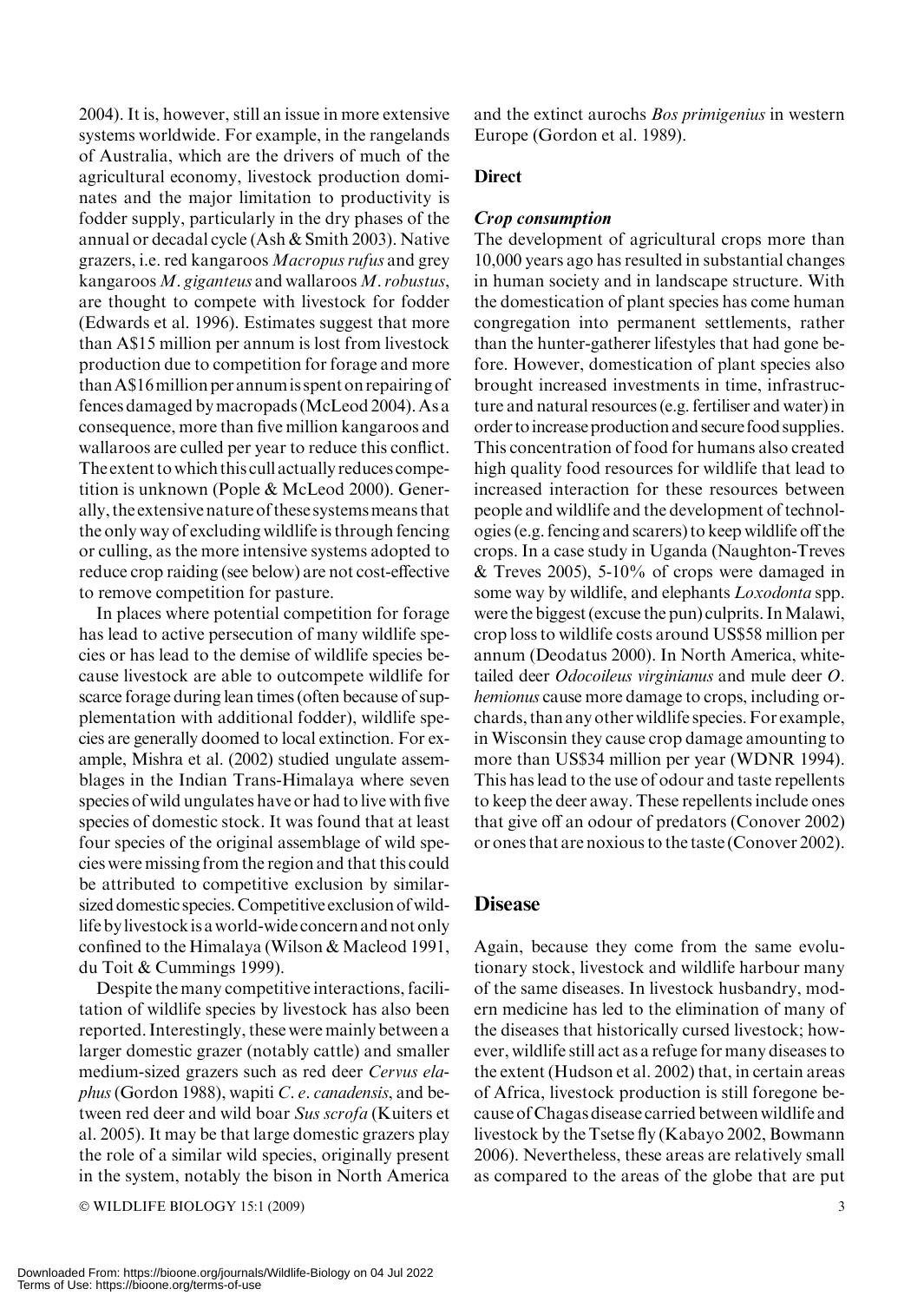over to livestock production. In most of these areas, wildlife are actively excluded so that disease is not transferred from the wildlife reservoir. For example, in southern Africa fences have been established across a wildlife migration route in order to exclude the wildlife from areas where cattle are raised. The fences reduce the likelihood of cattle contracting foot-and-mouth disease from wildlife (Taylor & Martin 1987) which is important because southern Africa exports a substantial proportion of its livestock to the European Union. This has lead to wildlife being excluded from key resources, resulting in mass mortality. In the Kruger National Park, African buffalo Syncerus cafer are managed to reduce the likelihood of them transferring foot-and-mouth disease to cattle in the pastoral properties that border the Park (Caron et al. 2003). In Yellowstone National Park, USA, the highly endangered plains bison, which was on the verge of extinction because of hunting pressure, is now in effect caged into the Park, as it is persecuted outside the park because of fears that it will spread bruccilosis (Keiter 1997, Morris  $&$  Mcbeth 2003). This general fear of disease transfer in effect creates a spatial barrier between wildlife and livestock, and limits the opportunities for the utilisation of mixed livestock/wildlife systems (see below).

## Interactions with infrastructure and transport

Wild, large herbivores are highly mobile and, with the expansion of infrastructure such as dams, power lines and transport networks, both road and rail, there is increasing interaction between wildlife and humans (Conover 2002). For example, in the USA there were more than 700,000 motor vehicle collisions with deer in 1991 (Conover et al. 1995) and in Wisconsin white-tailed deer alone cause more than US\$92millionin damage to cars every year (WDNR 1994). This is only likely to increase as transport networks and vehicle traffic increase, and may even become the major cause of wildlife and human mortality in some regions (Seiler 2004).

## Future for wildlife and people? A divide between the developed and developing world

#### Rural expansion in developing countries

The global human population has now passed the 6.5 billion mark with most of the global human



Figure 1. Actual and predicted changes in urban and rural human population sizes in developing  $(\square, \triangle)$  and developed ( $\blacksquare, \blacklozenge$ ) countries. Data Source: Population Division of the Department of Economic and Social Affairs of the United Nations Secretariat 2003, 2004.

population growth occurring in developing countries (Fig. 1). Whilst urban expansion in developing countries is the most dramatic trend, rural populations are also expanding, moving into areas which have not been farmed before (e.g. Amazon and southeastern Asia) or into areas which are marginal for agricultural production. As people move in with their livestock and crops, wildlife are extirpated as a consequence of habitat change or direct persecution. This is restricting wildlife populations into smaller and smaller areas and eventually may even mean that the only refuge for wildlife in developing countries will be in national parks. However, the area of national parks on a global level is unlikely to grow much beyond what it is today (Fig. 2) and many national parks will be too small to sustain



Figure 2. Changes in the area developed to National Parks in four different continents of the globe. Data Source: World Database of Protected Areas (data as of November 2007).

 $4 \bullet$ WILDLIFE BIOLOGY 15:1 (2009)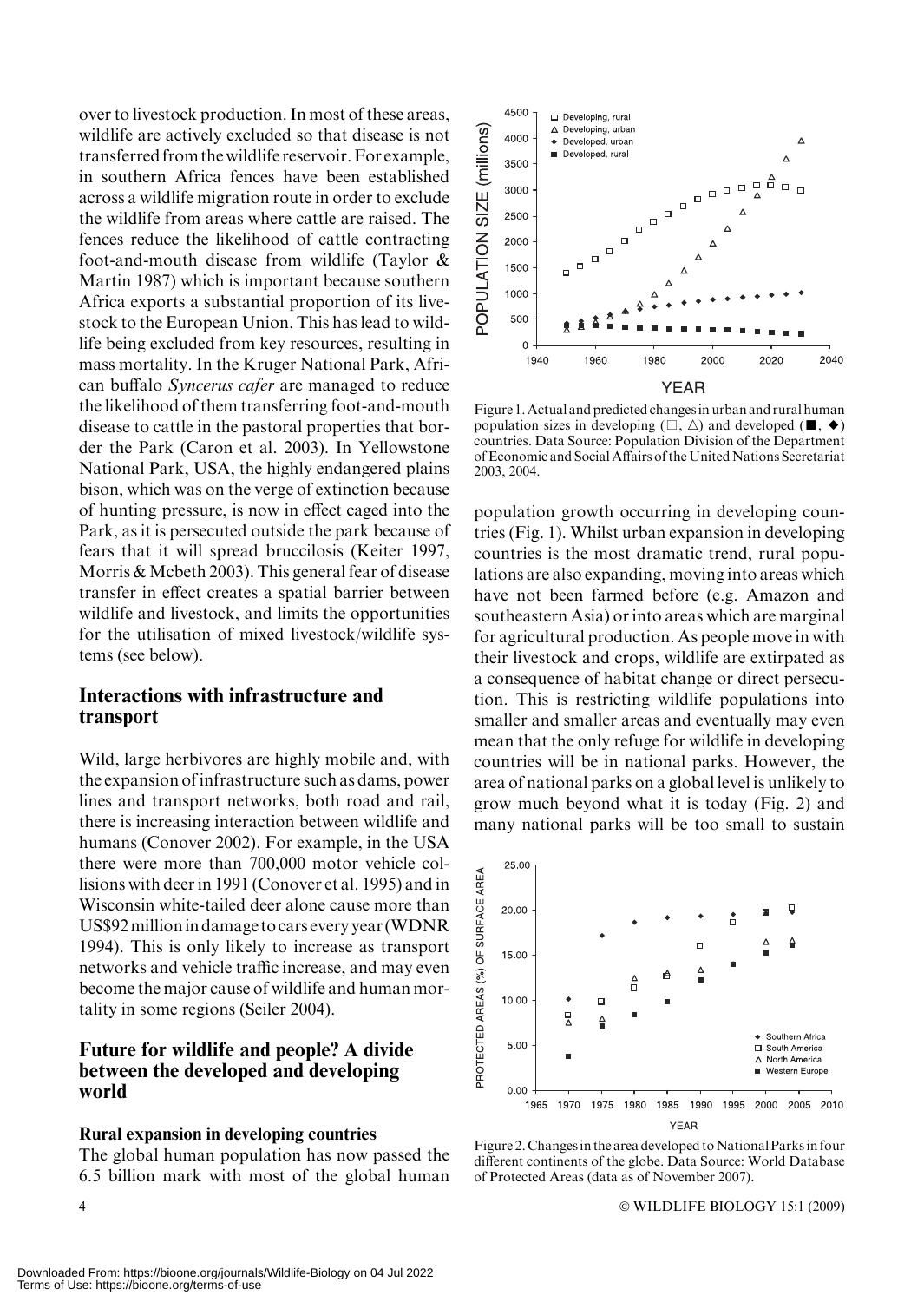populations of large species of wildlife, especially predators. This will leave large proportions of wildlife populations living outside national parks, juxtaposed with people (Norton-Griffiths 1989, Blanc et al. 2003). If wildlife is to be supported outside national parks, living alongside people and agricultural production, rural people will have to change their perception of its role, from seeing wildlife as a competitor for food (direct or indirect) and a carrier of disease, to seeing it as an economic resource, even though livestock will remain the main source of animal protein. Of course this can only happen where wildlife is able to exist in human-modified landscapes. Where habitat change has been the cause of extirpation, wildlife species are unlikely to be able to survive.

#### Mixed livestock/wildlife systems

Ultimately, what may prove to be the most profitable are enterprises based on mixed livestock/wildlife systems, provided that issues of disease transmission can be addressed. In my view, there are two possible ways this could happen: encouraging wildlife onto land used by livestock and gaining economic return from that wildlife (e.g. trophy hunting and meat or tourism), or domestication/ranching of wildlife species within enclosed areas also used by livestock. In both cases this may require the development of specific disease control methods, for example vaccination against foot-and-mouth disease or the development of systems which limit the interaction between wildlife and livestock at particular times of year. Clearly this is easier to manage in domestication situations than where wildlife are free to come and go across the boundaries of the enterprise.

Where wildlife can move freely it does not respect enterprise boundaries, and wildlife exploitation under these circumstances could lead to the overexploitation of a common pool resource (the tragedy of the commons). Under these circumstances, wildlife will have to be managed as a common pool resource for the benefits of all stakeholders involved. In Africa, this has lead to the establishment of 'conservancies' where groups of graziers agree to cooperatively manage wildlife for their own mutual benefit (Hargreaves et al. 2004; http://www.africa guide.com/features/trvafmag/023.htm); occasionally this can lead to removal of stock and sole reliance on wildlife (http://www.africaguide.com/features/ trvafmag/023.htm). An alternative approach, which was initiated in the 1980s in Zimbabwe and is now being adopted across many countries in Africa and

 $\odot$  WILDLIFE BIOLOGY 15:1 (2009)  $\qquad \qquad$  5

the rest of the developing world, is the communitybased wildlife management system (Bond 2001). The fundamental requirement of this approach is that the ownership and management of the wildlife resource is passed over to the local communities. This allows the communities to benefit from the use of wildlife and this benefit, usually financial, can be disbursed to the individual community members or may be used by the community for common projects (e.g. schools, clinics and roads). Wildlife and livestock can be managed within the same jurisdictional area, and wildlife is no longer seen as competing for the fodder that could be used to grow cattle. This community-based wildlifemanagement approach is now being applied across Africa (Hulme & Murphree 2001) and the globe (IIED 1994).

#### Rural decline in developed countries

Many countries in the developed world have zero or even negative human population growth, however, this hides a dramatic change in the distribution of populations, with developed countries becoming much more urbanised as people move from the countryside into the city (see Fig. 1). This has resulted in swathes of abandoned farms (e.g. Mc-Donald et al. 2000, Mottet et al. 2006), or reductions in agricultural intensity in the more marginal areas for agricultural production (Strijker 2005). This land use change, along with hunting regulations, the extirpation of large predators and other habitat changes such as those resulting from forestry practices, has largely benefited wildlife species (e.g. Milner et al. 2006). These changes have major consequences. For example, less and less people have a directinteraction with the countryside generally and wildlife in particular; the cities start spreading out, with suburbs in peri-urban areas taking over agricultural land as people make lifestyle decisions to live 'in the country'. Historically, the farmed landscape has acted as a buffer between the city and wildlife but with the abandonment of farmed land, or its conversion to lifestyle blocks, wildlife and people are now coming into direct contact on the margins of conurbations.

With the changes in the relationship occurring between people and the countryside and its wildlife come changes in attitudes to wildlife.Where wildlife does not pose a threat to people's livelihoods or lifestyles their attitude towards it may become more positive although, in many circumstances, attitudes become increasingly negative as urban people experience more interaction with wildlife (Evensen 2008).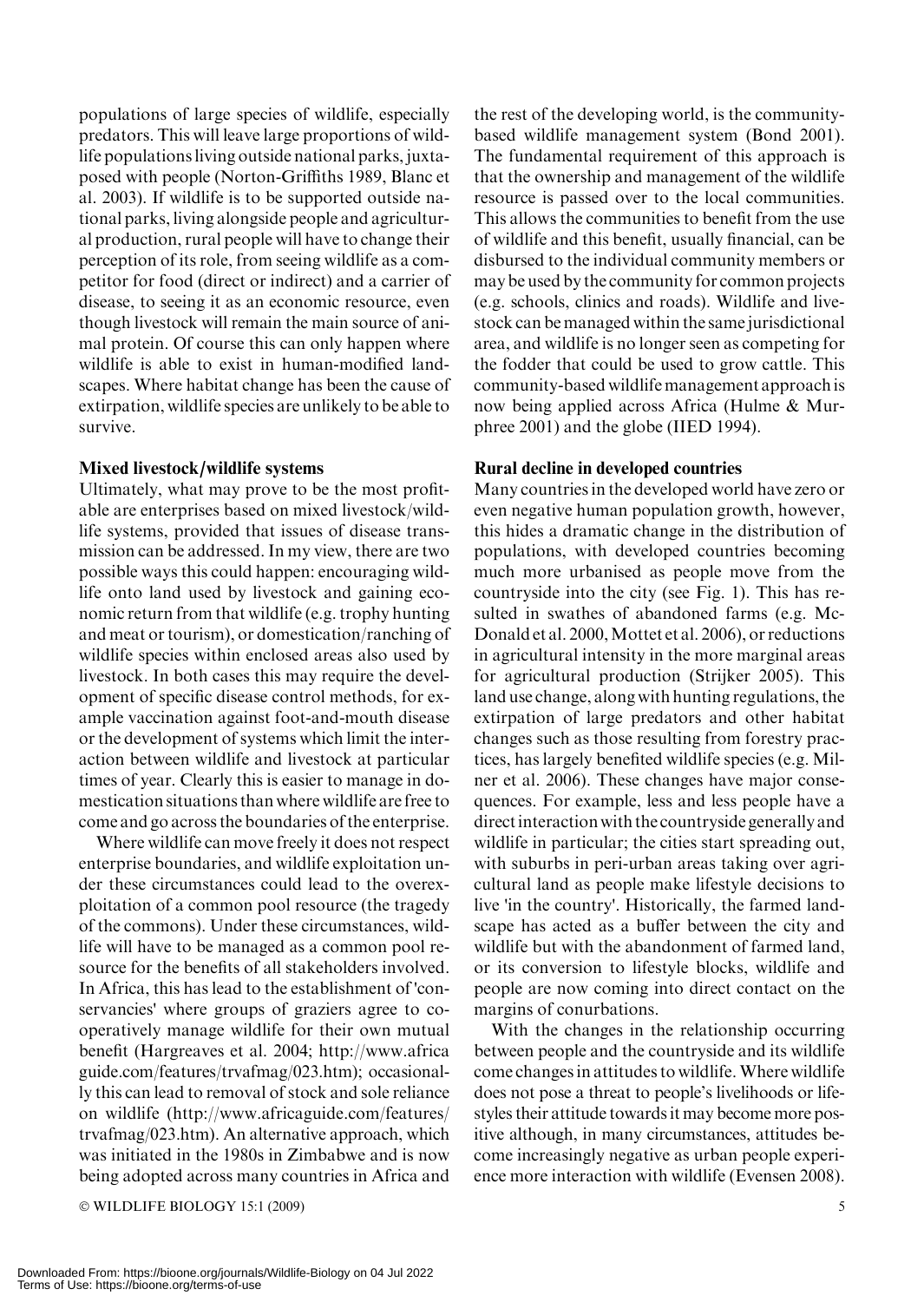

Figure 3. Changes in number of cases of Lyme's Disease reported in the USA. Data Source: USA Centers of Disease Control and Prevention Morbidity and Mortality weekly Report. Available at: http://www.cdc.gov/mmwr/

One example would be Lyme's disease. The disease, which is caused by the bacterium Borrelia burgdorferi, is transmitted by the bite of a tick Ixodes dammini and has intermediate hosts such as small mammals and deer. Almost unheard in the USA 15 years ago, nearly 20,000 cases were reported in 2005, the most recent full year forwhich there are records (Fig. 3). Interestingly, this has lead to calls to reduce deer densities in suburban areas although residents are unwilling to have animals killed, and would rather see the use of more sophisticated technologies such asimmunosuppression of reproduction (Moulton& Saunderson 1999).

## **Conclusions**

Wild, large herbivores and humans have had a long history of interaction. Initially this interaction was based on the provision of resources to meet human needs, but with the advent of domestication of animals and plants, this interaction changed to one of pest and competitor.Thislead to dramatic decreases in the densities of wildlife species as habitats were fragmented and modified, and wildlife was extirpated from agricultural areas. This trend continues unabated in the developing world, with wildlife species being pushed into more and more marginal areas or only surviving in protected areas. Unless there is a change in the attitude of rural populations towards wildlife, through improved economic returns from activities such as harvesting, sport hunting or ecotourism, then wildlife in much of the developing world is doomed in the 21st century. Creation of this economic driver will require greater private or community ownership or use-rights for wildlife roaming within their lands. Therefore, the current research focus on autecological approaches

to wildlife conservation is of limited value, and researchin developing countriesmustinstead focus on the ways in which value from wildlife can be brought to the rural inhabitants. Having said that, if the approach is to prove sustainable in the long term, community-based approaches to wildlife conservation through sustainable use will need to look at not only the livelihood benefits for humans but also the conservation benefits to wildlife species.

In developed countries, the rapid reduction of land devoted to agriculture and the increase in the human population in peri-urban areas that used to be agricultural, will lead to greater interactions between wildlife and urban populations. This will require research to focus on reducing the impacts of wildlife species on the welfare and well-being of urban populations. Research in behavioural ecology will need to provide a means of minimising the chances of wildlife spreading disease, coming in contact with transport systems and interfering with peoples' property. In developed countries, rather than increased private ownership or use-rights of wildlife, there is likely to be an increase in governmental (at all levels) engagement in the control and management ofwildlife.This scenariowill comeinto play as the urban majority demands restriction of the impacts of wildlife on their well-being, and as hunting impacts on wildlife populations decrease. This will mean bringing a greater proportion of wildlife into the public trust, in order to ensure societal objectives foritsmanagement aremet (Geist et al. 2001, Prukop & Regan 2005), and the development of more sophisticated means of resolving conflicts between wildlife and people. In the end, there is likely to be a greater need for engineering solutions to these large herbivore-human problems in the developed world (Clevenger & Waltho 2005) because of the lack of enthusiasm for control through traditional culling methods.

Wild, large herbivores and humans have interacted for millennia and they will continue to do so. Let us hope, for the sake of both parties, that the relationship can be placed on a positive footing. If it does not, then it will be to the detriment of both parties in the long term.

Acknowledgements - I would like to thank Piran White for inviting me to give the Plenary Lecture at the Wild Mammals and the Human Food Chain Symposium held at the Zoological Society of London in November 2005, where I first presented the ideas developed in this paper. I would also like to thank Ian Poiner, Director of the Australian Institute of Marine Science, Townsville, for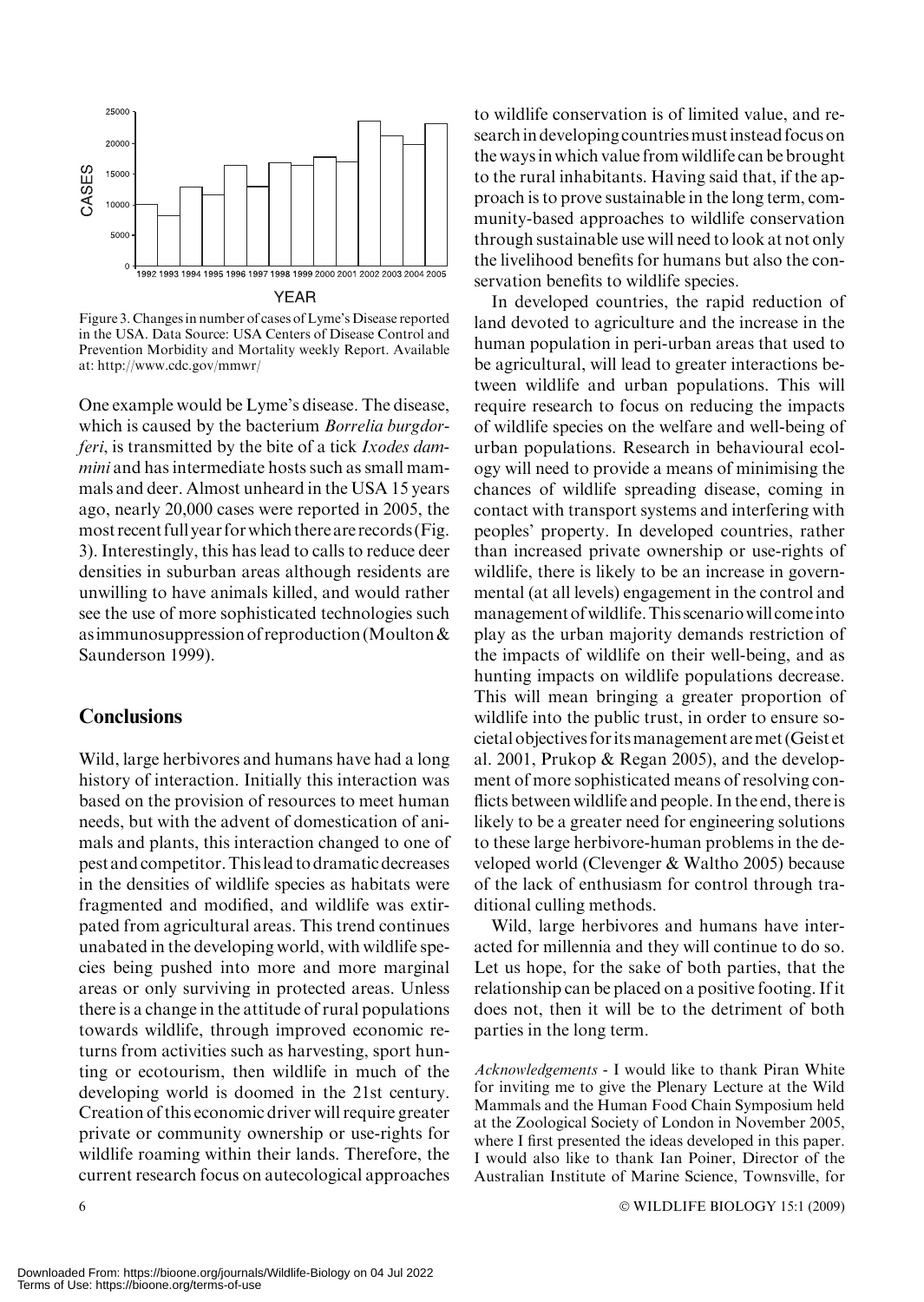giving me access to a quiet corner in the library of AIMS to write this paper. I would also like to thank the two anonymous referees for their comments on earlier versions of this paper; their insights helped to improve this final version. I would, however, state that the views presented in this paper are entirely my own.

## **References**

- Anderson, J.K. 1985: Hunting in the ancient world. University of California Press, Berkeley, California, USA, 192 pp.
- Ash, A. & Smith, M.S. 2003: Pastoralism in tropical rangelands: Seizing the opportunity to change. - Rangeland Journal 25: 113-127.
- Beran, G.W. 1994: Handbook of zoonoses. 2nd edition. CRC Press, Boca Raton, Florida, USA, 560 pp.
- Blanc, J., Thouless, C.R., Hart, J.A., Dublin, H.T., Douglas-Hamilton, I., Craig, C.G. & Barnes, R.F.W. (Eds.) 2003: African elephant status report 2002: An update from the African Elephant Database 304. - IUCN/SSCAfricanElephant SpecialistGroup. IUCN, Gland, Switzerland, 301 pp.
- Bond, I. 2001: CAMPFIRE & the incentives for institutional change. - In: Hulme, D. & Murphree, M. (Eds.); African wildlife and livelihoods. The promise and performance of community conservation. - James Curry Ltd, Oxford, pp. 177-194.
- Bowman, D.D. 2006: Successful and currently ongoing parasite eradication programs. - Veterinary Parasitology 139: 293-307.
- Bruinsma, J. (Ed.) 2003:World agriculture: towards 2015/ 2030, an FAO perspective. - Earthscan and FAO, London & Rome, 432 pp.
- Burney, D.A. & Flannery, T.F. 2005: Fifty millennia of catastrophic extinctions after human contact. - Trends in Ecology & Evolution 20: 395-401.
- Caron, A., Cross, P.C. & du Toit, J.T. 2003: Ecological implications of bovine tuberculosis in African buffalo herds. - Ecological Applications 13: 1338-1345.
- Clevenger, A.P & Waltho, N. 2005: Performance indices to identify attributes of highway crossing structures facilitating movement of large mammals. - Biological Conservation 121: 453-464.
- Clutton-Brock, J. 1987: A natural history of domesticated mammals. - Cambridge University Press/British Museum (Natural History), Cambridge & London, 238 pp.
- Conover, M. 2002: Resolving human-wildlife conflicts. The Science of Wildlife Damage Management. Lewis Publishers, Boca Raton, Florida, USA, 440 pp.
- Conover,M.R., Pitt,W.C., Kessler, K.K., Dubow, T.J. & Sanborn, W.A. 1995: Review of human injuries, illnesses, and economic-losses caused by wildlife in the United States. - Wildlife Society Bulletin 23: 407-414.
- $\odot$  WILDLIFE BIOLOGY 15:1 (2009)  $\qquad \qquad$  7
- Deodatus, F. 2000: Wildlife damage in rural areas with emphasis on Malawi. - In: Prins, H.H.T. (Ed.); Wildlife conservation by sustainable use. Kluver Academic Publishers, Norwell, Massachusetts, pp. 115-140.
- du Toit, J.T. & Cummings, D.H.M. 1999: Functional significance of ungulate diversity in African savannas and the ecological implications of the spread of pastoralism. - Biodiversity and Conservation 8: 1643- 1661.
- Edwards, G.P., Croft, D.B. & Dawson, T.J. 1996: Competition between red kangaroos (Macropus rufus) and sheep (*Ovis aries*) in the arid rangelands of Australia. -Australian Journal of Ecology 21: 165-172.
- Ehrlich, P.R. 2002: Human natures, nature conservation, and environmental ethics. - Bioscience 52: 31-43.
- Evensen,D.T. 2008:Wildlife disease can put conservation at risk. - Nature 452: 282.
- Flores, D. 1991: Bison ecology and bison diplomacy the Southern Plains from 1800 to 1850. - Journal of American History 78: 465-485.
- Geist, V., Mahoney, S.P. & Organ, J.F. 2001: Why hunting has defined the North American model of wildlife conservation. - Transactions of the North American Wildlife and Natural Resources Conference 66: 175- 185.
- Gordon, I.J. 1988: Facilitation of red deer grazing by cattle and its impact on red deer performance. - Journal of Applied Ecology 25: 1-10.
- Gordon, I.J., Duncan, P. & Gleize, J.C. 1989: Gestion des resource naturelles: le champ libre aux tropeaux domestiques. - Bulletin Mensuel de la Office National de la Chasse 136: 25-30. (In French).
- Grootenhuis, J.G. 2000: Wildlife, livestock and animal disease reservoirs. - In: Prins, H.H.T. (Ed.); Wildlife conservation by sustainable use. Kluver Academic Publishers, Norwell, Massachusetts, pp. 81-114.
- Hargreaves, S.K., Foggin, C.M., Anderson, E.C., Bastos, A.D.S., Thomson, G.R., Ferris, N.P. & Knowles, N.J. 2004: An investigation into the source and spread of foot and mouth disease virus from a wildlife conservancy in Zimbabwe. - Revue Scientifique et Technique-Office International des Epizooties 23: 783-790.
- Hemmer, H. 1990: Domestication The decline of environmental appreciation. - Cambridge University Press, Cambridge, 217 pp.
- Hilborn, R., Arcese, P., Borner, M., Hando, J., Hopcraft, G., Loibooki, M., Mduma, S. & Sinclair, A.R.E. 2006: Effective enforcement in a conservation area. - Science  $314.1266$
- Hofmann, R.R. 1989: Evolutionary steps of ecophysiological adaptation and diversification of ruminants: a comparative view of their digestive system. - Oecologia 78: 443-457.
- Hudson, P.J., Rizzoli, A., Grenfell, B.T., Heesterbeek, H. & Dobson, A.P. 2002: The ecology of wildlife disease. - Oxford University Press, Oxford, 240 pp.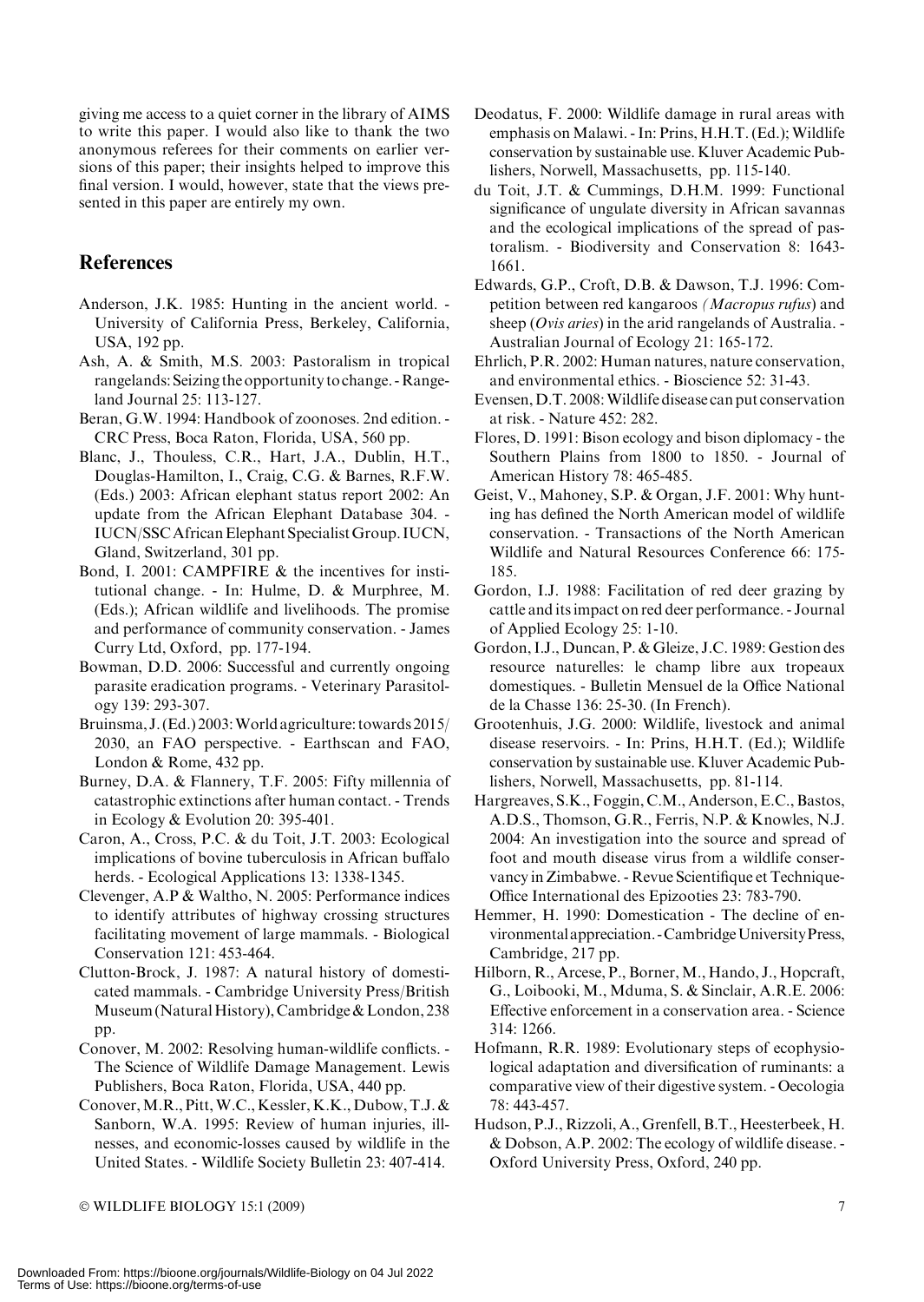- Hulme, D. & Murphree, M. 2001: African wildlife and livelihoods. The promise and performance of community conservation. - James Curry Ltd., Oxford, 320 pp.
- International Institute for Environment and Development 1994: Whose Eden? An overview of community approaches to wildlife management. - IIED, London, 124 pp.
- International Union for the Conservation of Nature 2002: Red Data Book. - Available at: http://www.redlist.org/
- Jones, K.E., Patel, N.G., Levy, M.A., Storeygard, A., Balk, D., Gittleman, J.L. & Daszak, P. 2008: Global trends in emerging infectious diseases. - Nature 451: 990-904.
- Kabayo, J.P. 2002:Aiming toeliminate tsetse fromAfrica. - Trends in Parasitology 18: 473-475.
- Keiter, R.B. 1997: Greater Yellowstone's bison: Unraveling of an early American wildlife conservation achievement. - Journal of Wildlife Management 61: 1-11.
- Kolb, H.H. 1994: Rabbit Oryctolagus cuniculus populations in Scotland since the introduction of myxomatosis. - Mammal Review 24: 41-48.
- Kuiters,A.T.,Bruinderink,G.W.T.A.G.& Sammertsma, D.R. 2005: Facilitative and competitive interactions between sympatric cattle, red deer and wild boar in Dutch woodland pastures. - Acta Theriologica 50: 241- 252.
- MacDonald, D., Crabtree, J.R., Wiesinger, G., Dax, T., Stamou, N., Fleury, P., Lazpita, J.G. & Gibon, A. 2000: Agricultural abandonment in mountain areas of Europe: Environmental consequences and policy response. - Journal of Environmental Management 59: 47-69.
- McLeod, R. 2004: Counting the cost: Impact of invasive animals in Australia 2004. - Cooperative Research Centre for Pest Animal Control, Canberra, 71 pp.
- Millenium Ecosystem Assessment Board 2005: Ecosystems and human well-being. - Island Press, Washington D.C., USA, 212 pp.
- Milner, J.M., Bonenfant, C., Mysterud, A., Gaillard, J-M., Csanyi, S. & Stenseth, N.C. 2006: Temporal and spatial development of red deer harvesting in Europe: biological and cultural factors. - Journal of Applied Ecology 43: 721-734.
- Mishra, C., van Wieren, S.E., Heitkonig, I.M.A. & Prins, H.H.T. 2002: A theoretical analysis of competitive exclusion in a Trans-Himalayan large-herbivore assemblage. - Animal Conservation 5: 251-258.
- Morris, J.M. & Mcbeth, M.K. 2003: The New West in the context of extractive commodity theory: the case of bison-brucellosis in Yellowstone National Park. - Social Science Journal 40: 233-247.
- Mottet, A., Ladet, S., Coque, N. & Gibon, A. 2006: Agricultural land-use change and its drivers in mountain landscapes: A case study in the Pyrenees. - Agriculture Ecosystems & Environment 114: 296-310.
- Moulton, M.P. & Saunderson, J. 1999: Wildlife issues in a changing world. 2nd edition. - Lewis Publishers, Boca Raton, Florida, USA, 520 pp.
- Naughton-Treves, L. & Treves, A. 2005: Socio-ecological factors shaping local support for wildlife: crop-raiding by elephants and other wildlife in Africa. - In: Woodroffe, R., Thirgood, S. & Rabinowitz, A. (Eds.); People and wildlife: conflict or coexistence. Cambridge University Press, Cambridge, pp. 252-277.
- Norton-Griffiths, M. 1989: The economics of wildlife conservation policy in Kenya. - In: Milner-Gulland, E. & Mace, R. (Eds.); Biological conservation and sustainable use Blackwell press, pp. 279-293.
- Owen-Smith, N.R. 1988: Megaherbivores. The influence of very large body size on ecology. - Cambridge University Press, Cambridge, 369 pp.
- Pople, A.R. & McLeod, S.R. 2000: Kangaroo management and the sustainable use of rangelands. - In: Hale, P.T., Petrie, A., Moloney, D. & Sattler, P. (Eds.); Management for sustainable ecosystems. Centre for Conservation Biology, The University of Queensland, Brisbane, pp. 78-86.
- Population Division of the Department of Economic and Social Affairs of the United Nations Secretariat,World Urbanization Prospects: The 2003 Revision. Available at: http://esa.un.org/unpp
- Population Division of the Department of Economic and Social Affairs of the United Nations Secretariat,World Population Prospects: The 2004 Revision. Available at: http://esa.un.org/unpp
- Prukop, J. & Regan, R.J. 2005: In my opinion: The value of the North American model of wildlife conservation an International Association of Fish and Wildlife Agencies position. - Wildlife Society Bulletin 33: 374- 377.
- Putman, R.J. & Moore, N.P. 1998: Impact of deer in lowland Britain on agriculture, forestry and conservation habitats. - Mammal Review 28: 141-164.
- Roth, H.H. & Merz, G. 1997: Wildlife resources: a global account of economic use. - Springer-Verlag, Berlin, 403 pp.
- Seiler, A. 2004: Trends and spatial patterns in ungulatevehicle collisions in Sweden. - Wildlife Biology 10: 301- 313.
- Strijker, D. 2005: Marginal lands in Europe causes of decline. - Basic and Applied Ecology 6: 99-106.
- Taylor, R.D. & Martin, R.B. 1987: effects of veterinary fences on wildlife conservation in Zimbabwe. - Environmental Management 11: 327-334.
- Thornton, P.K., Krusha, R.L., Henninger, N., Krisjanson, P.M., Reid, R.S., Atieno, F., Odero, A.N. & Ndegwa, T. 2002: Mapping Poverty and Livestock in the Developing World. - International Livestock Research Institute, Nairobi, Kenya, 124 pp. Available at: http://www.ilri.cgiar.org/InfoServ/Webpub/fulldocs/ mappingPLDW/index.htm